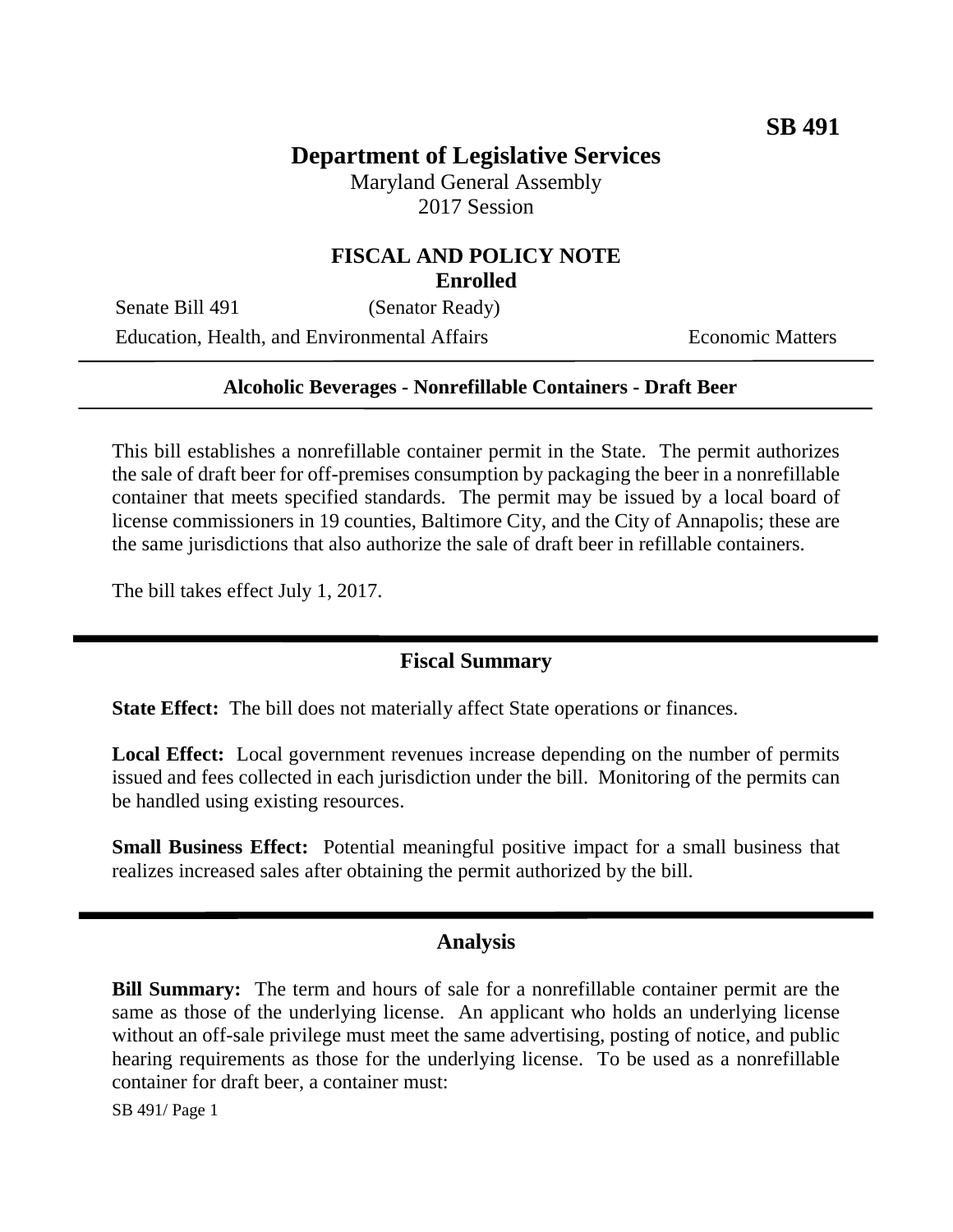- be made out of aluminum;
- be sealable:
- have a capacity of 32 ounces;
- be branded with the identifying marks of the seller of the container; and
- bear the federal health warning statement required for refillable containers.

For each of the 21 jurisdictions authorized to issue the permit, the bill establishes what kind of licensee can obtain the permit, the hours of sale, and annual permit fees for each of the 21 jurisdictions authorized to issue the permit. Applicants in specified jurisdictions may not be charged a fee for the nonrefillable container permit if they already have a *refillable* container permit. The jurisdictional requirements are summarized in **Exhibit 1**.

**Current Law:** Chapters 517 and 518 of 2014 standardized the requirements for alcoholic beverages refillable containers used in the sale of draft beer or wine for off-premises consumption. The holder of a refillable container permit may sell, fill, or refill any container that meets the standards. A refillable container must:

- for beer, have a capacity of not less than 32 ounces and not more than 128 ounces;
- for wine, have a capacity of not less than 17 ounces and not more than 34 ounces.
- be sealable;
- be branded with an identifying mark of the seller of the container;
- bear the federal health warning statement;
- display instructions for cleaning the container; and
- bear a label stating that cleaning the container is the responsibility of the consumer, and that the contents of the container are perishable and should be refrigerated immediately and consumed within 48 hours after purchase.

**Local Revenues:** Many local jurisdictions have advised that there is little interest for nonrefillable containers for draft beer. Of the counties that do expect interest in the permit, most expect the overall impact to be minimal because of the cost of the supplies, storage needs, and possible recycling issues involved with nonrefillable containers. Even though the overall fiscal impact is anticipated to be minimal, to the extent that a county realizes significant levels of interest, local revenues increase correspondingly due to the permit fees established by the bill and any existing application fees.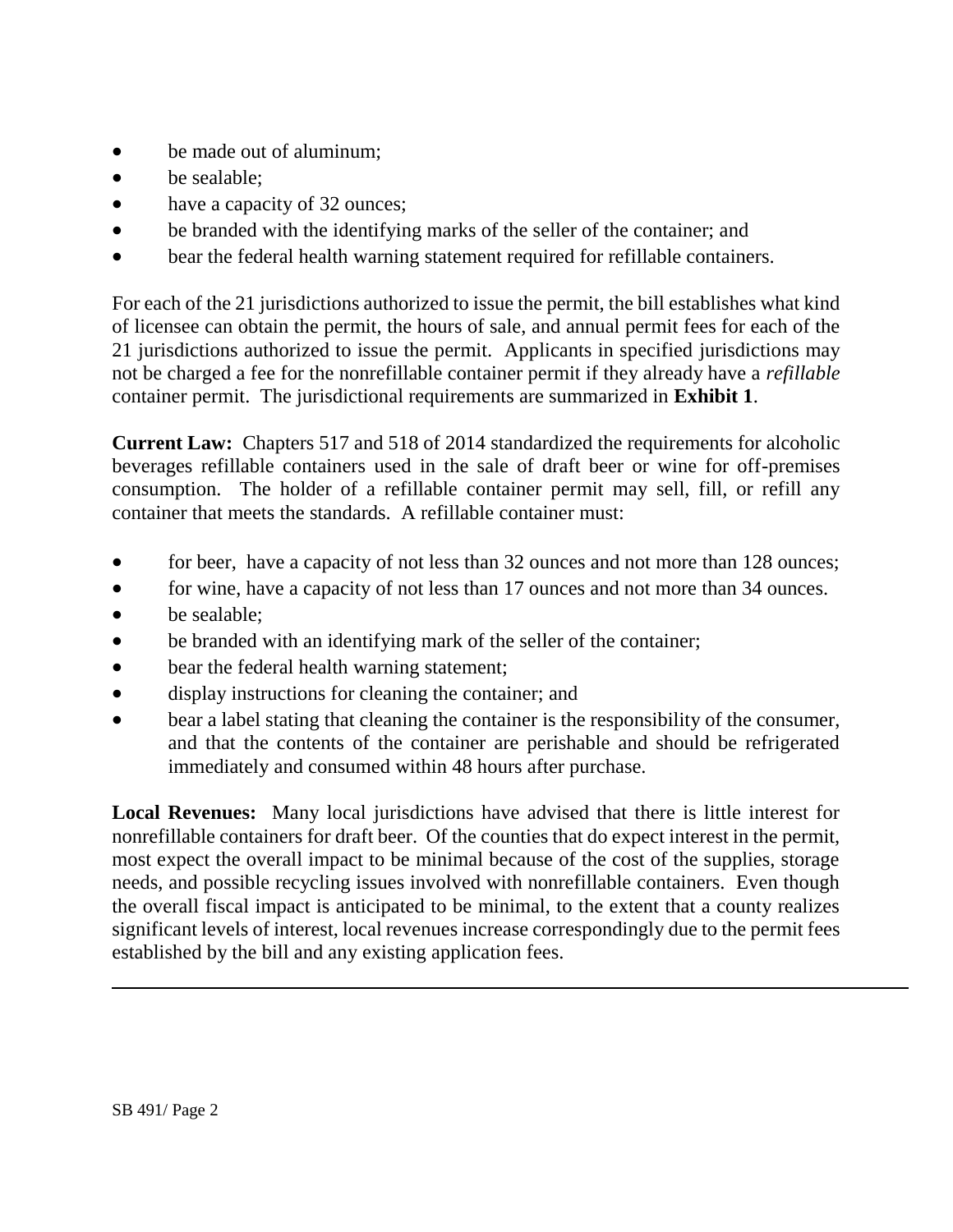| <b>Exhibit 1</b>                                                                      |
|---------------------------------------------------------------------------------------|
| <b>Jurisdictional Requirements for Issuance of the Nonrefillable Container Permit</b> |

|                       |                                           | <b>Hours of Sale</b> |                    | <b>Permit Fees</b> |                |
|-----------------------|-------------------------------------------|----------------------|--------------------|--------------------|----------------|
| <b>Jurisdiction</b>   | <b>May Be Issued To</b>                   | <b>Begin</b>         | End                | <b>Off-sale</b>    | <b>On-sale</b> |
| City of Annapolis     | Class A, B, D, E                          | Underlying license   | Midnight           | \$50               | \$500          |
| Anne Arundel          | Class A, B, D                             | Underlying license   | Midnight           | 50                 | 500            |
| <b>Baltimore City</b> | All except Class C or M-G                 | Underlying license   | Midnight           | 50                 | 500            |
| <b>Baltimore</b>      | Class A, B, D                             | Underlying license   | Midnight           | 50                 | 500            |
| Calvert               | Class A, B, D                             | Underlying license   | Midnight           | 50                 | 500            |
| Caroline              | Class B, H                                | Underlying license   | Midnight           | 500                | 500            |
| Carroll               | Class A, B, D                             | Underlying license   | Midnight           | 50                 | 500            |
| Cecil                 | Class A, B                                | Underlying license   | Underlying license | 50                 | 50             |
| Charles               | Class A, B, C                             | Underlying license   | Midnight           | 50                 | 500            |
| Dorchester            | Class B, D                                | Underlying license   | Midnight           | 50                 | 500            |
| Frederick             | Class A, B                                | Not specified        | Not specified      | 50                 | 50             |
| Garrett               | See below <sup>1</sup>                    | Not specified        | Not specified      | Not specified      | Not specified  |
| Harford               | Class A-1, A-2, B (off-sale), D           | Not specified        | Not specified      | 50                 | 50             |
| Howard                | All except Class C and GC                 | Not specified        | Not specified      | No fee             | No fee         |
| Montgomery            | Class BD-BWL and B or D beer and wine     | Underlying license   | Underlying license | No fee             | No fee         |
| Prince George's       | Class B beer, wine, and liquor (off-sale) | Underlying license   | Midnight           | Set by board       | Set by board   |
| Queen Anne's          | Class A, B, C, D                          | Underlying license   | Midnight           | 50                 | 500            |
| St. Mary's            | Class A, B, D                             | Underlying license   | Midnight           | 50                 | 500            |
| Washington            | Class A, B, D                             | Underlying license   | Midnight           | 50                 | 500            |
| Wicomico              | All except those specified                | Underlying license   | Midnight           | 500                | 500            |
| Worcester             | Class B, D                                | Underlying license   | Midnight           | 500                | 500            |

<sup>1</sup>In Garrett County, the board may issue the permit to a holder of a draft beer permit who also holds any other license except a Class A or Class C license.

Source: Department of Legislative Services